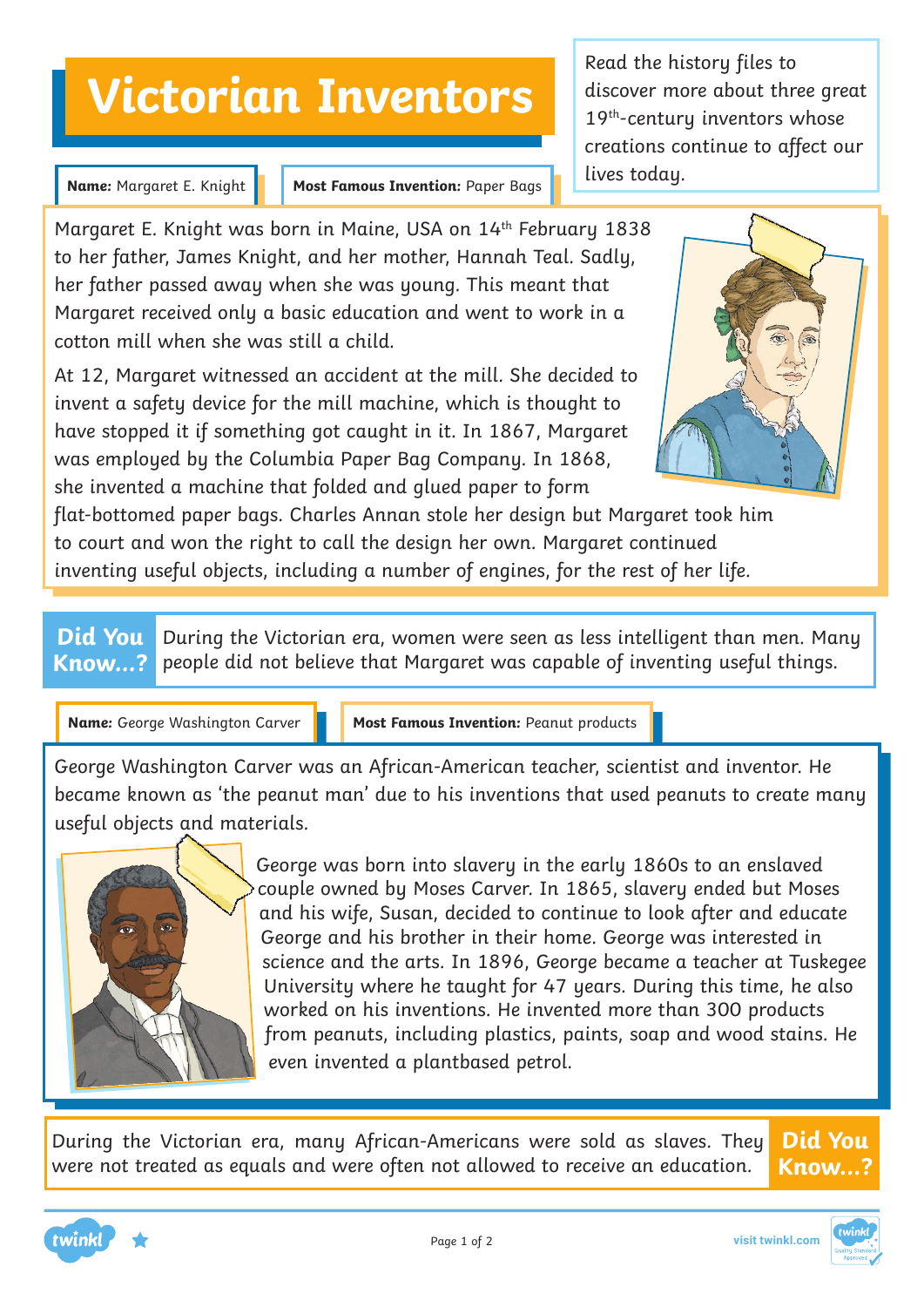Name: William Henry Fox Talbot **Most Famous Invention:** Light-sensitive paper

William Henry Fox Talbot was born on 11<sup>th</sup> February 1800 in Melbury, Dorset. He went on to become a Member of Parliament (MP), scientist and inventor.

William's father died when he was less than a year old and he and his mother lived in many different homes until she remarried in 1804. William received his early education at home, before going to Harrow School and then to Cambridge University in 1817.



In 1832, William married Constance Mundy. He was also elected as MP for Chippenham in the same year. In 1833, he visited Lake

Como in Italy. He wanted to record the beauty around him but his sketching skills were limited. He dreamed up a machine that would make the sketch for him.

William was interested in studying light and chemicals. He used this knowledge to invent his 'art of photogenic drawing', which used light-sensitive paper. He went on to further develop photography with the use of chemicals which 'fixed' the image onto the paper.





George Washington Carver

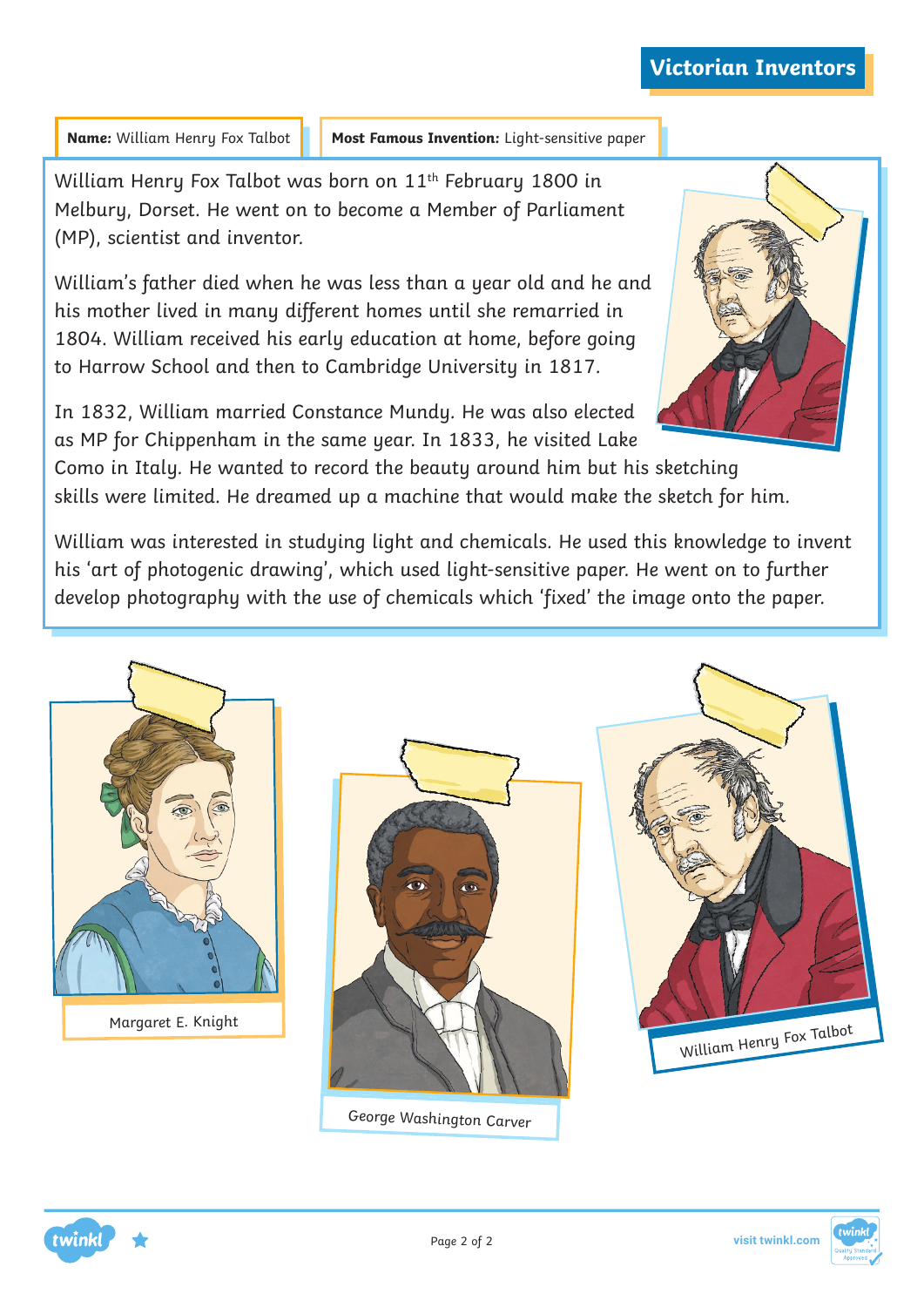# **Questions**

- 1. When was Margaret E. Knight born? Tick one.
	- $11^{\text{th}}$  February 1800  $\hskip1cm \bigcirc \hskip 1mm 14^{\text{th}}$  February 1867
	- $14^{\text{th}}$  February 1838  $\hskip1cm \bigcirc \hskip 1mm 14^{\text{th}}$  February 1868
- 
- 2. Match the innovator to their invention:

| Margaret E. Knight                                                                                                                                                                | Flat-bottomed paper bag machine                                                      |
|-----------------------------------------------------------------------------------------------------------------------------------------------------------------------------------|--------------------------------------------------------------------------------------|
| George Washington Cover                                                                                                                                                           | Light-sensitive paper                                                                |
| William Henry Fox Talbot                                                                                                                                                          | Plant-based petrol                                                                   |
| 3. Which two inventors sadly lost their fathers at a young age?                                                                                                                   |                                                                                      |
|                                                                                                                                                                                   |                                                                                      |
| <u> 1989 - Johann John Stone, markin sanadi a shekara ta 1989 - An tsara tsara tsara tsara tsara tsara tsara tsa</u><br>_____________ were as intelligent as __________________ . | 4. Fill in the missing words: Many people in the __________ era did not believe that |
| 5. Find and copy a phrase which shows that <b>William's drawing was not good</b> .                                                                                                |                                                                                      |
| 6. Which of these inventors do you think had the most impact on our lives? Explain your<br>answer.                                                                                |                                                                                      |
|                                                                                                                                                                                   |                                                                                      |
| 7. Sum up Margaret's inventions in your own words.                                                                                                                                |                                                                                      |
|                                                                                                                                                                                   |                                                                                      |
| 8. How do you think George felt when he became a teacher? Explain your answer.                                                                                                    |                                                                                      |